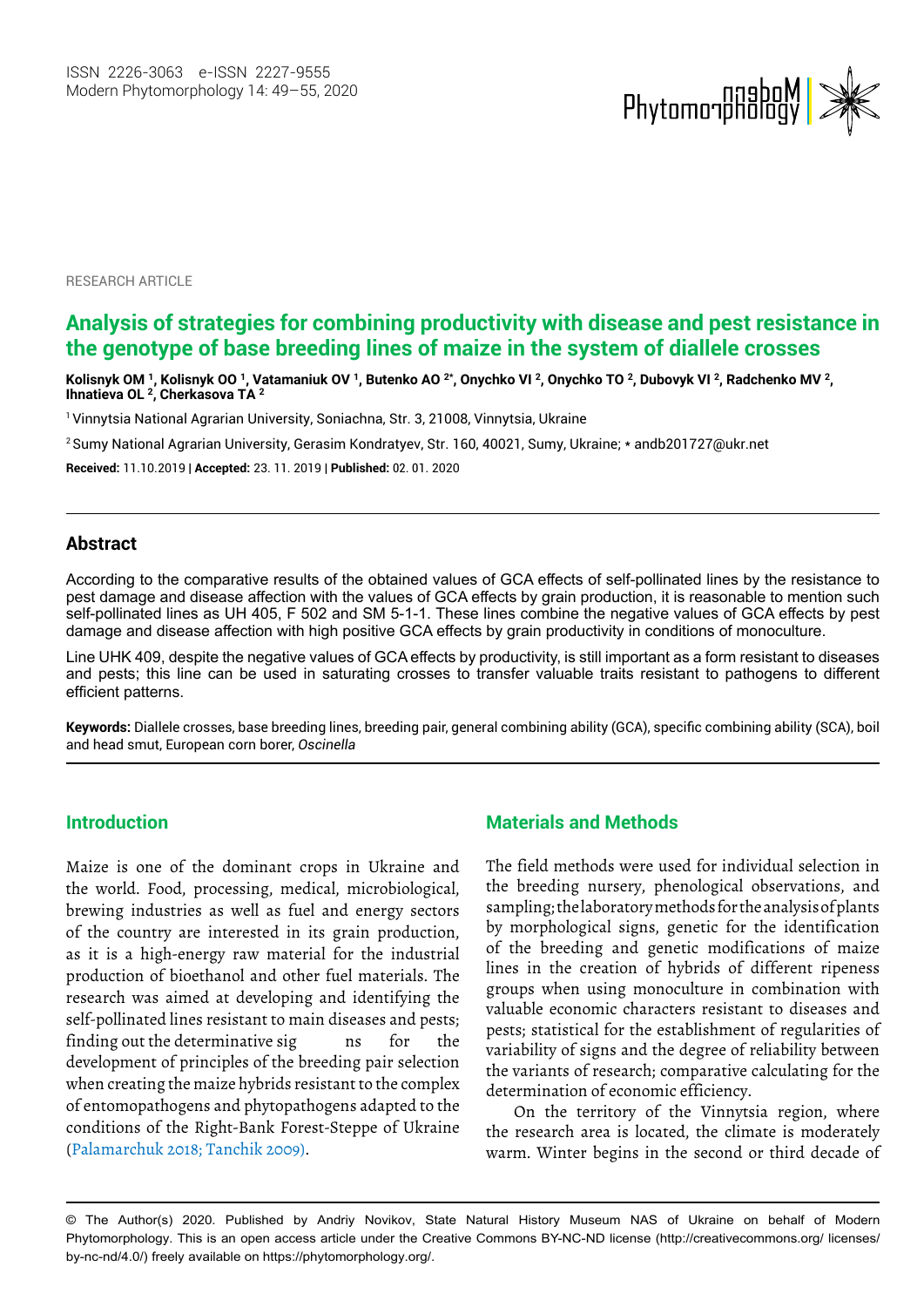November. Snow cover occurs on average in the third decade of December and melts in the third decade of March. Its height in the western and southern parts of the zone ranges from 13 to 20 cm, and in the eastern part from 26 to 35 cm. The average monthly air temperature in January and February varies from -4 to -8°C. This zone is characterized by long thaw periods, during which the air temperature in some years rises to +12 to +14°C.

Spring lasts from 65 to 75 days. The rise of air temperature over +5°C is observed in the first decade of April. Summer is characterized by high and stable temperatures. In July, the average monthly air temperature varies from +10°C in the west to + 20°C in the east. The absolute peak temperature reaches +39 to +49°C. The duration of vegetation period is 150-170 days. Moreover, dry periods and hot winds are often observed.

According to the average long-term data, the maize in the research area undergoes the main stages of its development on the following calendar dates: sprouting stage-May 20; the third leaf appearance stage-May 26; panicle appearance stage-July 14; cob flowering stage July 20; kernel milk stage-August 22; kernel dough stage September 11 (Kolisnyk 2016; Dospekhov 1985).

Thus, the first two research years were most favorable for the maize growth and development by weather indicators. They have contributed to the maize resistance to disease and pests and the intensive growth and development of plants. In the third subsequent year, there was a significant deterioration in climatic conditions due to a long dry period, which fell on the stages of panicle and cob flowering and the kernel development.

## **Results and Discussion**

Genetic aspects of the manifestation of valuable economic features and properties, in particular, grain yield and resistance to pests, can be more closely analyzed by means of diallel crosses. Crosses of the self-pollinated lines, which differ by the performance indicator being studied, guarantee the determination of their combining ability, that is, the genotypic possibility of the implementation of heterosis effect.

The analysis of the genetic structure of General Combining Ability (GCA) and specific combining ability (SCA) foresees that, in the absence of epistasis, GCA is stipulated by the additive and mid-dominant type of genetic activity, whereas SCA by overdominance. In the presence of epistasis, it can be expected that both types of combining abilities contain the epistatic part: GCA includes the average epistatic effect, and SCA the epistatic effect associated with individual hybrid combinations (Turbin 1974; Tsiuk 2013; Butenko 2019).

The above-listed authors state that GCA expresses the average variability of the genotype in hybrid combinations, whereas SCA is used to characterize some certain combinations when they are better or worse than the average index of the breeding pairs.

Thus, as a result of the comparison of GCA and SCA indices, it is possible to determine the type of genetic interactions that control certain characters making it possible to choose the baseline for the selection of hybrid combinations with desired properties.

To ensure the essentiality of the genetic study of combining value of a baseline, the analysis of the combining ability should include the evaluation of selfpollinated maize lines with contrasting indicators. According to Method 1 of the first Griffing model, the breeding system included, according to the results of the previous sections, 8 self-pollinated maize lines (F 502, UH 405, SM 5-1-1, MA 22, UHC 409, SO 255, KL 17, SO 108), which were characterized by different indicators of grain productivity, resistance to pests and duration of growing season (Turbin 1974; Kolisnyk 2016; Tsyhanskyi 2019).

The disperse analysis determining the resistance of hybrid combinations to pests and diseases (Tab. 1) demonstrated that in this group there are significant genotype differences according to the indicators being studied. The obtained results make it possible to analyze GCA and SCA in the self-pollinated lines used in crosses (Palamarchuk 2009; Scherner 2016; Radchenko 2018).

The data analysis of mean squares of GCA and SCA for the diseases of hybrid combinations has demonstrated that there are significant genotype differences in this group according to the indicators being studied. The obtained results make it possible to analyze GCA and SCA in the self-pollinated lines used in the crosses (Tab. 2).

The data of mean squares of general and specific combining ability by resistance to pests that were taken into account according to the assessing technique of maize General Combining Ability (GCA) and Specific Combining Ability (SCA) (Kolisnyk 2010; Mazur 2016).

Thus, the total genotype variability was subdivided into the components due to general and specific combining ability as well as reciprocal effects.

Chuchmii I. P. (Chuchmii 1997) states that the resistance to the European corn borer, Boil smut and Head smut is inherited at a polygenic level on conditions that genes act in additive and non-additive ways, which is confirmed by the data obtained by us.

The reliability of the reciprocal effect on all properties being studied emphasizes the necessity for reciprocal analysis in the selection of breeding pairs for hybridization.

We have established that the lines with a positive GCA value are characterized by low resistance to disease and pest damage, whereas the lines with a negative value by high resistance (Kolisnyk 2010; Palamarchuk 2010; Kolisnyk 2019).

Assessment of the effects of general and variance specific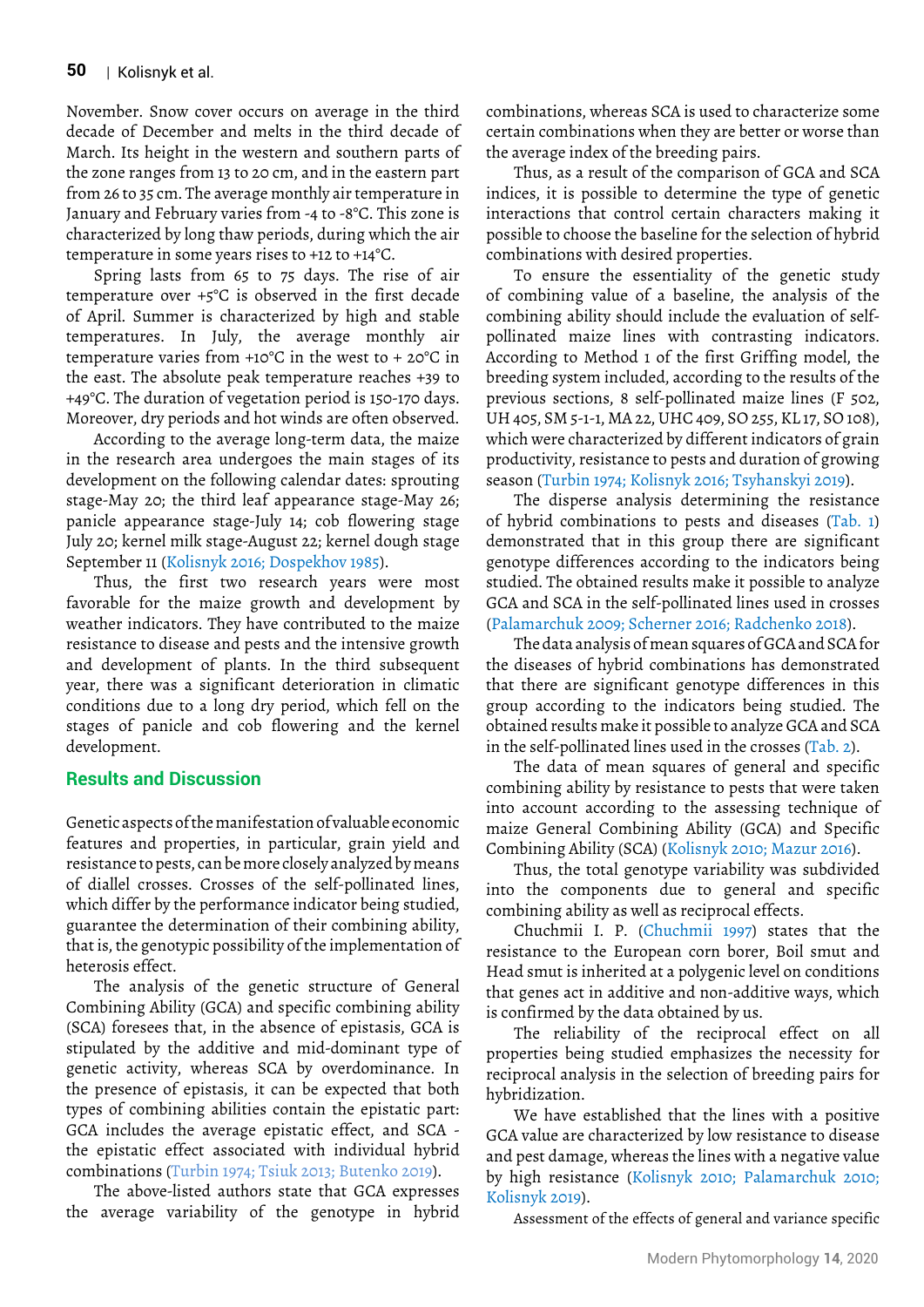#### Analysis of strategies for combining productivity with disease and pest resistance in the  $\;\;\;$  | genotype of base breeding lines of maize in the system of diallele crosses **51**

|                     |                          |                        | Number of             | Table 1. Disperse analysis of the maize hybrids damaged by pests and affected by diseases (2006-2016). |                          | <b>Criterion F</b>       |                          |
|---------------------|--------------------------|------------------------|-----------------------|--------------------------------------------------------------------------------------------------------|--------------------------|--------------------------|--------------------------|
| Year                | Source of variation      | SS (sum of<br>squares) | degrees of            | Mean square                                                                                            | <b>Actual</b>            |                          | <b>Tabular</b>           |
|                     |                          |                        | freedom               |                                                                                                        |                          | 0.05                     | 0.01                     |
| European corn borer |                          |                        |                       |                                                                                                        |                          |                          |                          |
| 2006 2016 Common    |                          | 13140.59<br>13797.33   | 255<br>255            |                                                                                                        |                          |                          |                          |
| 2006<br>2016        | Hybrids                  | 12762.51<br>12807.01   | 63<br>63              | 202.57 203.28                                                                                          | 103.35 39.47             | 1.38<br>1.38             | 1.48<br>1.48             |
| 2006<br>2016        | Repetition               | 6.22<br>16.75          | 3<br>3                | 2.07<br>5.58                                                                                           | 1.05<br>1.08             | 2.65<br>2.65             | 2.70<br>2.70             |
| 2006<br>2016        | Accidental<br>deviations | 371.86973.57           | 189<br>189            | 1.96<br>5.15                                                                                           | $\overline{\phantom{0}}$ | $\overline{\phantom{0}}$ | $\overline{\phantom{0}}$ |
| Oscinella           |                          |                        |                       |                                                                                                        |                          |                          |                          |
| 2006<br>2016        | Common                   | 22055.14<br>24673.90   | 255<br>255            |                                                                                                        |                          |                          |                          |
| 2006<br>2016        | Hybrids                  | 21506.98<br>23825.96   | 63<br>63              | 341.38 378.18                                                                                          | 120.33 85.56             | 1.38<br>1.38             | 1.48<br>1.48             |
| 2006<br>2016        | Repetition               | 11.92 11.60            | 3<br>3                | 3.97<br>3.86                                                                                           | 1.40<br>0.87             | 2.65<br>2.65             | 2.70<br>2.70             |
| 2006<br>2016        | Accidental<br>deviations | 536.24 836.34          | 189<br>189            | 2.84<br>4.42                                                                                           |                          |                          |                          |
|                     |                          |                        | Number of             |                                                                                                        |                          | <b>Criterion F</b>       |                          |
| Year                | Source of variation      | SS (sum of<br>squares) | degrees of<br>freedom | Mean square                                                                                            | <b>Actual</b>            | 0.05                     | <b>Tabular</b><br>0.01   |
| Boil smut           |                          |                        |                       |                                                                                                        |                          |                          |                          |
| 2006<br>2016        | Common                   | 8736.87 20369.70       | 255<br>255            |                                                                                                        | $\overline{\phantom{0}}$ |                          |                          |
| 2006<br>2016        | Hybrids                  | 8198.24 19643.90       | 63<br>63              | 130.13 311.80                                                                                          | 45.82<br>82.26           | 1.38<br>1.38             | 1.48<br>1.48             |
| 2006<br>2016        | Repetition               | 2.38 8.59              | 3<br>3                | 0.79<br>2.86                                                                                           | 0.27<br>0.75             | 2.65<br>2.65             | 2.70<br>2.70             |
| 2006<br>2016        | Accidental<br>deviations | 536.25 717.22          | 189<br>189            | 2.84<br>3.79                                                                                           |                          |                          |                          |
| Head smut           |                          |                        |                       |                                                                                                        |                          |                          |                          |
| 2006<br>2016        | Common                   | 5028.74 5007.55        | 255<br>255            |                                                                                                        |                          |                          |                          |
| 2006<br>2016        | Hybrids                  | 4674.19 4589.95        | 63<br>63              | 73.19 72.85                                                                                            | 39.88<br>33.47           | 1.38<br>1.38             | 1.48<br>1.48             |
| 2006<br>2016        | Repetition               | 7.65<br>6.26           | 3<br>3                | 2.55<br>2.08                                                                                           | 1.38<br>0.95             | 2.65<br>2.65             | 2.70<br>2.70             |
| 2006<br>2016        | Accidental<br>deviations | 346.90<br>411.34       | 189<br>189            | 1.84<br>2.18                                                                                           | $\qquad \qquad -$        | $\overline{\phantom{0}}$ |                          |

**Table 1.** Disperse analysis of the maize hybrids damaged by pests and affected by diseases (2006-2016).

**Table 2.** Diallel analysis of the maize self-pollinated lines damaged by pests and affected by diseases (2006-2016).

|              |                         |                        | Number of                 |                  | <b>Criterion F</b> |              |                |  |
|--------------|-------------------------|------------------------|---------------------------|------------------|--------------------|--------------|----------------|--|
| Year         | Source of variation     | SS (sum of<br>squares) | Mean square<br>degrees of |                  |                    |              | <b>Tabular</b> |  |
|              |                         |                        | freedom                   |                  | <b>Actual</b>      | 0,05         | 0,01           |  |
|              |                         |                        | European corn borer       |                  |                    |              |                |  |
| 2006<br>2016 | <b>GCA</b>              | 2778.95 2809.44        | ⇁<br>$\overline{ }$       | 396.99<br>401.34 | 807.10 311.65      | 2.07<br>2.07 | 2.82<br>2.82   |  |
| 2006<br>2016 | <b>SCA</b>              | 208.82 204.19          | 28<br>28                  | 7.45<br>7.29     | 15.16<br>5.66      | 1.56<br>1.56 | 1.98<br>1.98   |  |
| 2006<br>2016 | Reciprocal distinctions | 202.86 188.12          | 28<br>28                  | 7.24<br>6.71     | 14.72<br>5.21      | 1.56<br>1.56 | 1.98<br>1.98   |  |
|              |                         |                        | Oscinella                 |                  |                    |              |                |  |
| 2006<br>2016 | <b>GCA</b>              | 4432.774806.79         | 7<br>$\mathbf{I}$         | 633.25 686.68    | 892.77 620.72      | 2.07<br>2.07 | 2.82<br>2.82   |  |
| 2006<br>2016 | <b>SCA</b>              | 333.85 347.12          | 28<br>28                  | 11.92 12.39      | 16.80<br>11.20     | 1.56<br>1.56 | 1.98<br>1.98   |  |

Modern Phytomorphology **14**, 2020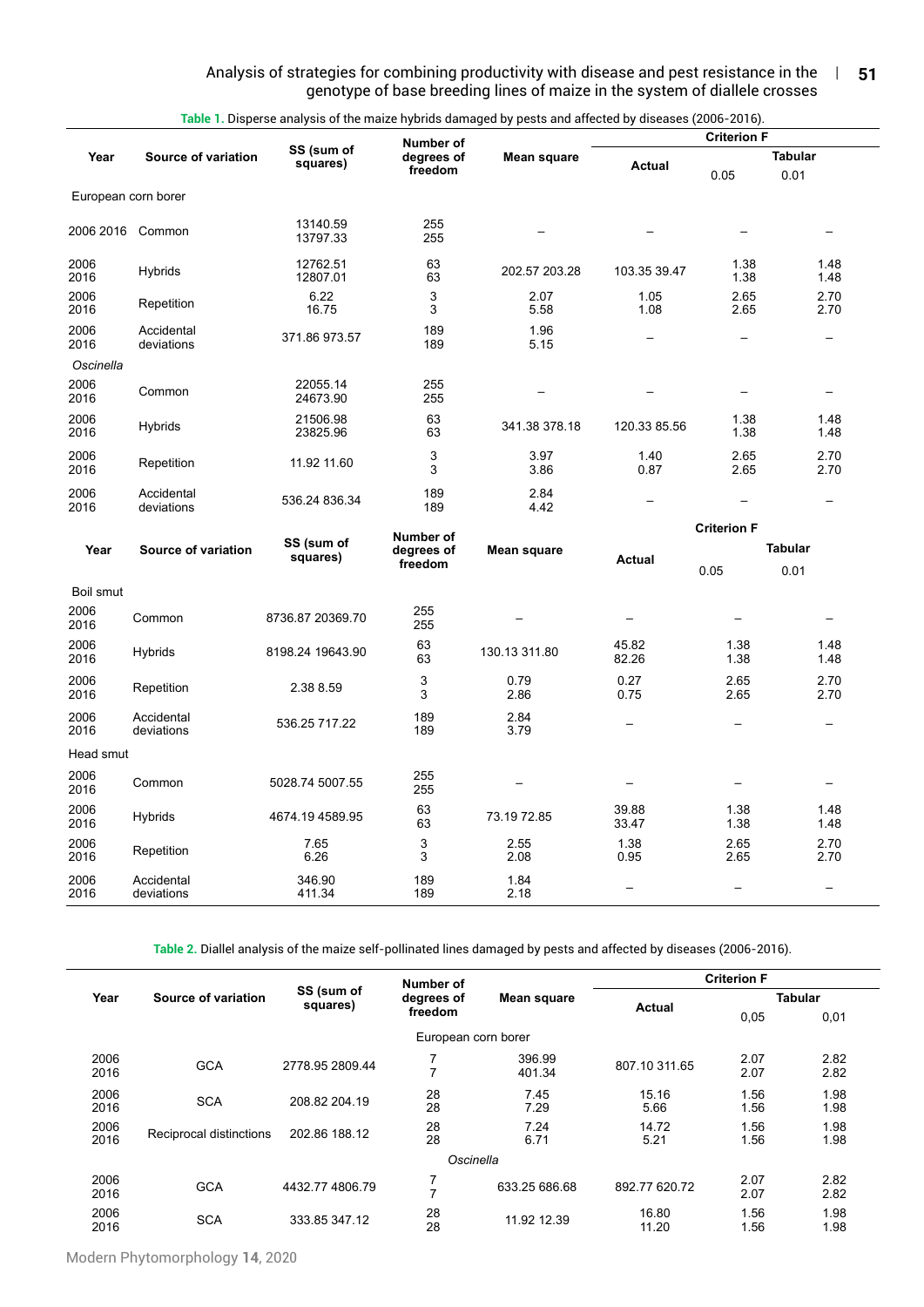| 2006<br>2016 | Reciprocal distinctions | 610.12 802.58   | 28<br>28            | 21.79 28.66      | 30.72<br>25.91 | 1.56<br>1.56 | 1.98<br>1.98 |
|--------------|-------------------------|-----------------|---------------------|------------------|----------------|--------------|--------------|
|              |                         |                 |                     | Boil smut        |                |              |              |
| 2006<br>2016 | <b>GCA</b>              | 1584.38 4008.12 | 7<br>$\overline{ }$ | 226.33<br>572.58 | 319.08 603.54  | 2.07<br>2.07 | 2.82<br>2.82 |
| 2006<br>2016 | <b>SCA</b>              | 222.54 449.52   | 28<br>28            | 7.94<br>16.05    | 11.20<br>16.92 | 1.56<br>1.56 | 1.98<br>1.98 |
| 2006<br>2016 | Reciprocal distinctions | 242.64 453.34   | 28<br>28            | 8.66<br>16.19    | 12.21<br>17.06 | 1.56<br>1.56 | 1.98<br>1.98 |
|              |                         |                 |                     | Head smut        |                |              |              |
| 2006<br>2016 | <b>GCA</b>              | 749.94 685.11   | 7<br>$\overline{z}$ | 107.13 97.87     | 233.47<br>5.58 | 2.07<br>2.07 | 2.82<br>2.82 |
| 2006<br>2016 | <b>SCA</b>              | 71.73<br>84.77  | 28<br>28            | 2.56<br>3.03     | 179.87<br>5.56 | 1.56<br>1.56 | 1.98<br>1.98 |
| 2006<br>2016 | Reciprocal distinctions | 346.87 377.61   | 28<br>28            | 12.38 13.48      | 26.99<br>24.78 | 1.56<br>1.56 | 1.98<br>1.98 |

combining ability according to the indicators being studied are given in Tab. 3 and 4.

It should be mentioned that the stability of resistance to the damage caused by both pests and diseases (according to the difference in ranks) is, on the one hand, present in some self-pollinated lines, but is variable on the other hand. This points out the different effects of liability to diseases and damage by pests of the breeding pairs and the hybrid breed, depending on fluctuations in weather conditions over the years of research.

In general, the interaction of genotype with environment from the standpoint of realization of signs resistant to pests and diseases is the most vulnerable indicator of reliability in search of self-pollinated lines as donors resistant to diseases and pests, since phytophages and phytopathogens have a close connection with both hydrothermal environmental conditions and special features of phenological development of lines themselves and maize hybrids, the fact that has already been proved in section 4 of the thesis.

Therefore, from the standpoint of creation of hybrids resistant to pests and diseases, in breeding practice, it's urgent to maximize the separation of properties of the genotype itself from its reaction to changes in the growing conditions for the separation of resistant and adapted donors of such resistance.

Analyzing the data given in Tab. 3 it should be noted that the better combining ability to resist the damage caused by the European corn borer has been determined in lines F502, SM 5-1-1, UH 405 and UHC 409, which were characterized by negative values of GCA effects.

Self-pollinated lines SO 108, KL 17, SO 255 and MA 22 were characterized by high positive values of SCA effects, therefore, the resistance to damage by the European corn borer of simple hybrids obtained with the participation of these lines was low.

Lines SM 5-1-1 and UH 405, that were characterized by negative GCA effects and slight SCA variance by the resistance to damage caused by this pest, are most appropriate to be used to create hybrids with high resistance to the European corn borer.

High SCA rates of the damage caused by the European corn borer in self-pollinated lines F 502 and UHK 409 have been determined. The use of these lines in crosses provides for hybrid combinations of both high and low stability.

As for resistance to damage caused by *Oscinella*, it is necessary to mention lines KL 17, MA 22, UHK 409, F 502 and UH 405, which were characterized by high combining ability by this indicator. In their turn, selfpollinated lines SO 255, SO 108 and SM 5-1-1had low GCA indices over the years of research.

Such lines as MA 22, F 502 and UH 405, which were distinguished by negative values of GCA effects and insignificant SCA variance by the resistance to damage caused by *Oscinella*, are most expedient to be used to create hybrids with high resistance to this pest. The selfpollinated lines with high negative GCA values-KL 17 and UHK 409 had high SCA variance. Just for that reason, in crosses with their participation, the defining factor in the formation of resistance to *Oscinella*, along with high GCA values, is also its specific combining manifestation, that is, its greater or lesser value in individual hybrid combinations.

According to our research, such lines as UHK 409, SO 108, MA 22 and F 502, which had negative values of GCA effects over the years of research were noted for their combining ability to better resist boil smut (Tab. 4).

Self-pollinated line SO 255 was characterized by positive values of GCA effects, therefore, the resistance to boil smut of the hybrids obtained with the participation of this line was low.

Lines UHK 409 and SO 108 are characterized by negative values of GCA effects and insignificant SCA variance by the resistance to damage caused by boil smut, therefore, it's expedient to use them to create hybrids resistant to this disease.

According to the results of our research, the selfpollinated lines with high negative values of GCA effects-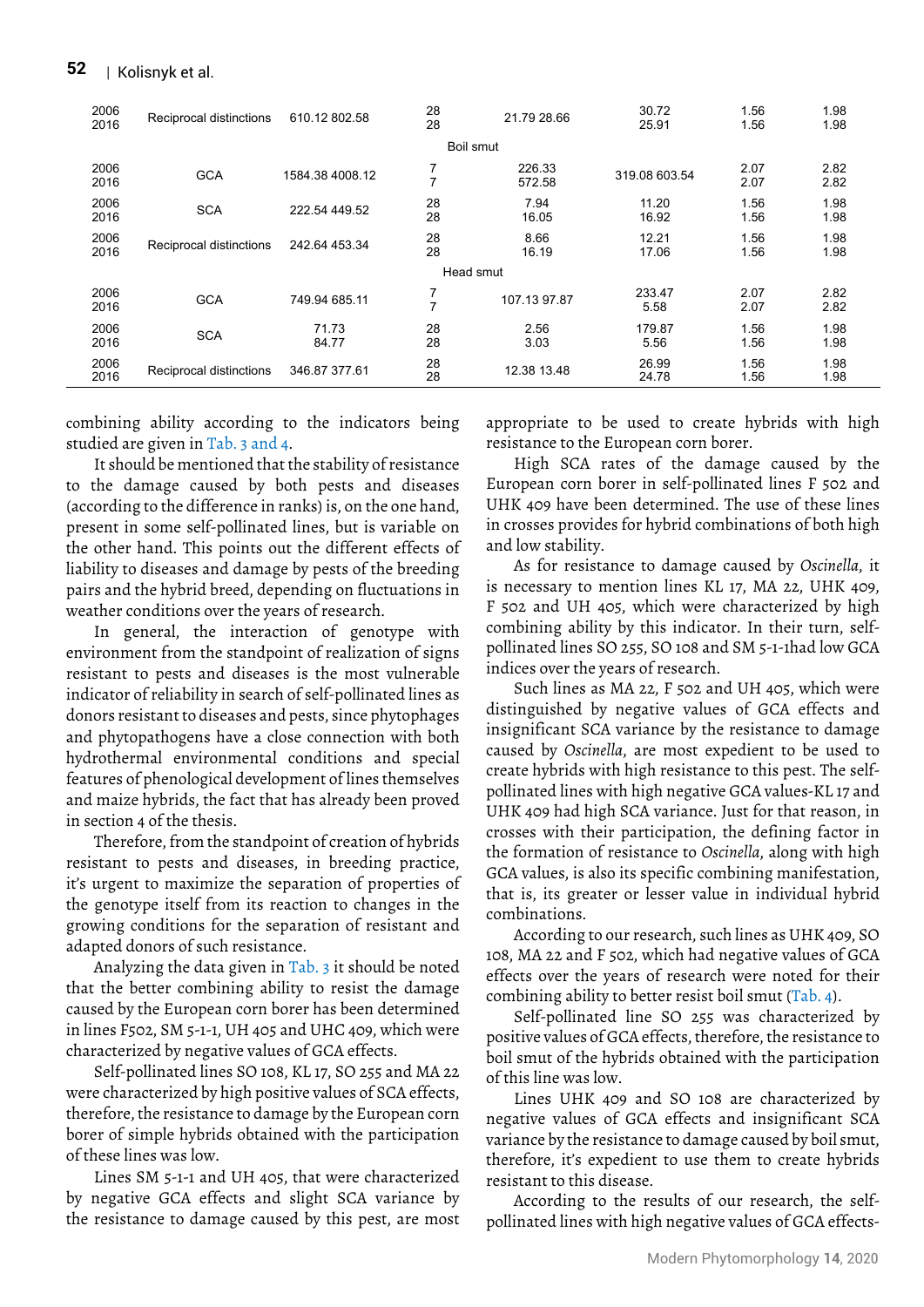|                                                                                                   |                     |                          | Table 3. Assessment of the effects of general (gi) and v |                          |                     |                          |                | y pest damage (2006-2016). |                                                                                                      |                   |                      |           |                                 |                   |                             |                          |
|---------------------------------------------------------------------------------------------------|---------------------|--------------------------|----------------------------------------------------------|--------------------------|---------------------|--------------------------|----------------|----------------------------|------------------------------------------------------------------------------------------------------|-------------------|----------------------|-----------|---------------------------------|-------------------|-----------------------------|--------------------------|
|                                                                                                   |                     |                          |                                                          |                          | GCA                 |                          |                |                            |                                                                                                      |                   |                      |           | SCA                             |                   |                             |                          |
| səuil<br>-lle <sup>2</sup>                                                                        |                     |                          | 2006                                                     |                          |                     | 2016                     |                |                            |                                                                                                      | 2006              |                      |           |                                 | 2016              |                             |                          |
| pethnilloq                                                                                        | European corn borer |                          | Oscinella                                                |                          | European corn borer |                          | Oscinella      |                            | European corn borer                                                                                  |                   | Oscinella            |           | European corn borer             |                   | Oscinella                   |                          |
|                                                                                                   | .ම                  | rank                     | $\bar{\sigma}$                                           | rank                     | ಾ                   | rank                     | ಾ              | rank                       | $\sigma^2_{\bar{\mathfrak{v}}}$                                                                      | rank              | $\sigma^2$           | rank      | $\sigma^2$                      | rank              | $\sigma^{\overline{\circ}}$ | rank                     |
| F502                                                                                              | -4.682              | $\overline{\phantom{0}}$ | $-3.869$                                                 | 4                        | $-3.949$            | S                        | $-5.023$       | $\overline{\phantom{0}}$   | 4.703                                                                                                | $\sim$            | 3.956                | ъ         | 5.771                           |                   | 2.694                       | $\overline{ }$           |
| <b>UH 405</b>                                                                                     | $-4.139$            | S                        | $-1.525$                                                 | Б                        | -4.734              | $\overline{\phantom{0}}$ | $-1.620$       | Б                          | 2.673                                                                                                | ဖ                 | 1.639                | $\infty$  | 1.056                           | ဖ                 | 0.463                       | $\infty$                 |
| $SM 5-1-1$                                                                                        | $-4.516$            | $\sim$                   | 0.056                                                    | ဖ                        | $-4.623$            | $\sim$                   | $-0.175$       | ဖ                          | 2.225                                                                                                | ∼                 | 2.479                | N         | 0.120                           | ∞                 | 3.839                       | 4                        |
| MA 22                                                                                             | 1.964               | Ю                        | $-4.281$                                                 | $\sim$                   | 1.968               | ဖ                        | $-3.272$       | 4                          | 1.165                                                                                                | $\infty$          | 4.361                | 4         | 0.712                           | Ľ                 | 3.004                       | ဖ                        |
| UHC 409                                                                                           | $-3.836$            | 4                        | -4.075                                                   | S                        | $-3.571$            | 4                        | $-4.117$       | S                          | 4.816                                                                                                |                   | 5.591                | $\sim$    | 4.512                           | $\sim$            | 4.728                       | $\sim$                   |
| SO 255                                                                                            | 2.048               | ဖ                        | 13.259                                                   | $\infty$                 | 1.774               | Ю                        | 14.07          | $\infty$                   | 3.497                                                                                                | 4                 | 16.436               |           | 3.334                           | က                 | 18.901                      |                          |
| KL17                                                                                              | 5.023               | $\overline{ }$           | $-4.728$                                                 | $\overline{\phantom{0}}$ | 4.310               | Ľ                        | 4.773          | $\mathbf{\Omega}$          | 3.175                                                                                                | ю                 | 5.397                | က         | 2.627                           | 4                 | 4.668                       | က                        |
| SO 108                                                                                            | 8.139               | $\infty$                 | 5.163                                                    | $\overline{ }$           | 8.824               | $\infty$                 | 4.911          | $\overline{ }$             | 4.204                                                                                                | S                 | 2.970                | ဖ         | 2.207                           | ю                 | 3.707                       | Ю                        |
| $\frac{\mathsf{HP}^{\mathsf{0,05}}_{\mathsf{0,05}}}{\mathsf{HP}^{\mathsf{0,05}}_{\mathsf{0,01}}}$ | 0.32<br>0.42        |                          | 0.38<br>0.51                                             |                          | 0.52<br>0.68        |                          | 0.48<br>0.63   |                            |                                                                                                      |                   |                      |           |                                 |                   |                             |                          |
| $\sigma^2$ $\frac{1}{2}$                                                                          |                     |                          |                                                          |                          |                     |                          |                |                            | 3.31                                                                                                 |                   | 535                  |           | 2.54                            |                   | 525                         |                          |
|                                                                                                   |                     |                          | Table 4. Assessment of the effects of general (gi) and   |                          |                     |                          |                |                            | variance specific (o2si) combining ability of self-pollinated lines by disease affection (2006-2016) |                   |                      |           |                                 |                   |                             |                          |
|                                                                                                   |                     |                          |                                                          |                          | GCA                 |                          |                |                            |                                                                                                      |                   |                      |           | SCA                             |                   |                             |                          |
| səuil                                                                                             |                     |                          | 2006                                                     |                          |                     |                          | 2016           |                            |                                                                                                      |                   | 2006                 |           |                                 |                   | 2016                        |                          |
| Self-pollinated                                                                                   | Boil smut           |                          | Head smut                                                |                          |                     | Boil smut                |                | Head smut                  |                                                                                                      | Boil smut         |                      | Head smut | Boil smut                       |                   | Head smut                   |                          |
|                                                                                                   | $\bar{\sigma}$      | rank                     | $\bar{\sigma}$                                           | rank                     | ີ ອ                 | rank                     | $\bar{\sigma}$ | rank                       | $\sigma^2_{\bar{\omega}}$                                                                            | rank              | $\sigma^2_{\bar{w}}$ | rank      | $\sigma^2_{\bar{\mathfrak{v}}}$ | rank              | $\sigma^2$                  | rank                     |
| F502                                                                                              | $-0.888$            | 4                        | $-0.522$                                                 | $\pmb{\circ}$            | $-1.218$            | 5                        | $-0.416$       | ဖ                          | 3.817                                                                                                | 4                 | 0.614                | Ю         | 10.460                          | $\mathbf{\Omega}$ | 0.987                       | 5                        |
| <b>UH 405</b>                                                                                     | 0.059               | $\overline{ }$           | $-0.560$                                                 | Б                        | $-0.903$            | $\overline{ }$           | $-0.904$       | 4                          | 1.576                                                                                                | $\overline{ }$    | 0.496                | Z         | 3.029                           | $\overline{ }$    | 0.547                       | $\circ$                  |
| $SM 5-1-1$                                                                                        | $-0.213$            | ဖ                        | $-1.739$                                                 | $\sim$                   | $-1.042$            | ဖ                        | $-1.744$       | ᠇                          | 1.222                                                                                                | $\infty$          | 0.005                | $\infty$  | 1.568                           | $\infty$          | 0.010                       | $\infty$                 |
| MA 22                                                                                             | $-1.418$            | S                        | $-0.577$                                                 | 4                        | $-2.396$            | $\mathbf{\Omega}$        | $-0.660$       | ю                          | 4.328                                                                                                | $\mathbf{\Omega}$ | 1.551                |           | 5.833                           | 4                 | 1.868                       | $\overline{\phantom{0}}$ |
| <b>UHK 409</b>                                                                                    | $-4.227$            | $\overline{\phantom{0}}$ | $-1.077$                                                 | S                        | $-5.445$            | ۳                        | $-1.477$       | $\mathbf{\Omega}$          | 3.685                                                                                                | Ю                 | 1.199                | 4         | 3.524                           | G                 | 1.569                       | ო                        |
| SO 255                                                                                            | 8.679               | $\infty$                 | 0.704                                                    | $\overline{ }$           | 14.350              | $\infty$                 | 0.717          | ∼                          | 5.806                                                                                                | $\overline{ }$    | 1.348                | $\sim$    | 20.941                          | $\overline{ }$    | 1.822                       | $\sim$                   |
| KL17                                                                                              | $-0.288$            | ю                        | 6.018                                                    | $\infty$                 | $-1.682$            | ო                        | 5.820          | $\infty$                   | 2.626                                                                                                | ဖ                 | 1.278                | ო         | 5.433                           | ю                 | 1.075                       | 4                        |
| SO 108                                                                                            | $-1.702$            | $\sim$                   | $-2.247$                                                 | $\overline{\phantom{0}}$ | $-1.670$            | 4                        | $-1.336$       | S                          | 3.866                                                                                                | S                 | 0.609                | ဖ         | 6.911                           | S                 | 0.501                       | Ľ                        |
| HIP <sub>0.05</sub>                                                                               | 0.39                |                          | 0.31                                                     |                          | 0.45                |                          | 0.34           |                            |                                                                                                      |                   |                      |           |                                 |                   |                             |                          |
| HIP <sub>0.01</sub>                                                                               | 0.51                |                          | 0.40                                                     |                          | 0.59                |                          | 0.45           |                            |                                                                                                      |                   |                      |           |                                 |                   |                             |                          |
| $\sigma^2_{\bar{\rm w}}$                                                                          |                     |                          |                                                          |                          |                     |                          |                |                            | 3.36                                                                                                 |                   | 0.88                 |           | 7.21                            |                   | 1.04                        |                          |

#### Analysis of strategies for combining productivity with disease and pest resistance in the | genotype of base breeding lines of maize in the system of diallele crosses  **53**

Modern Phytomorphology **14**, 2020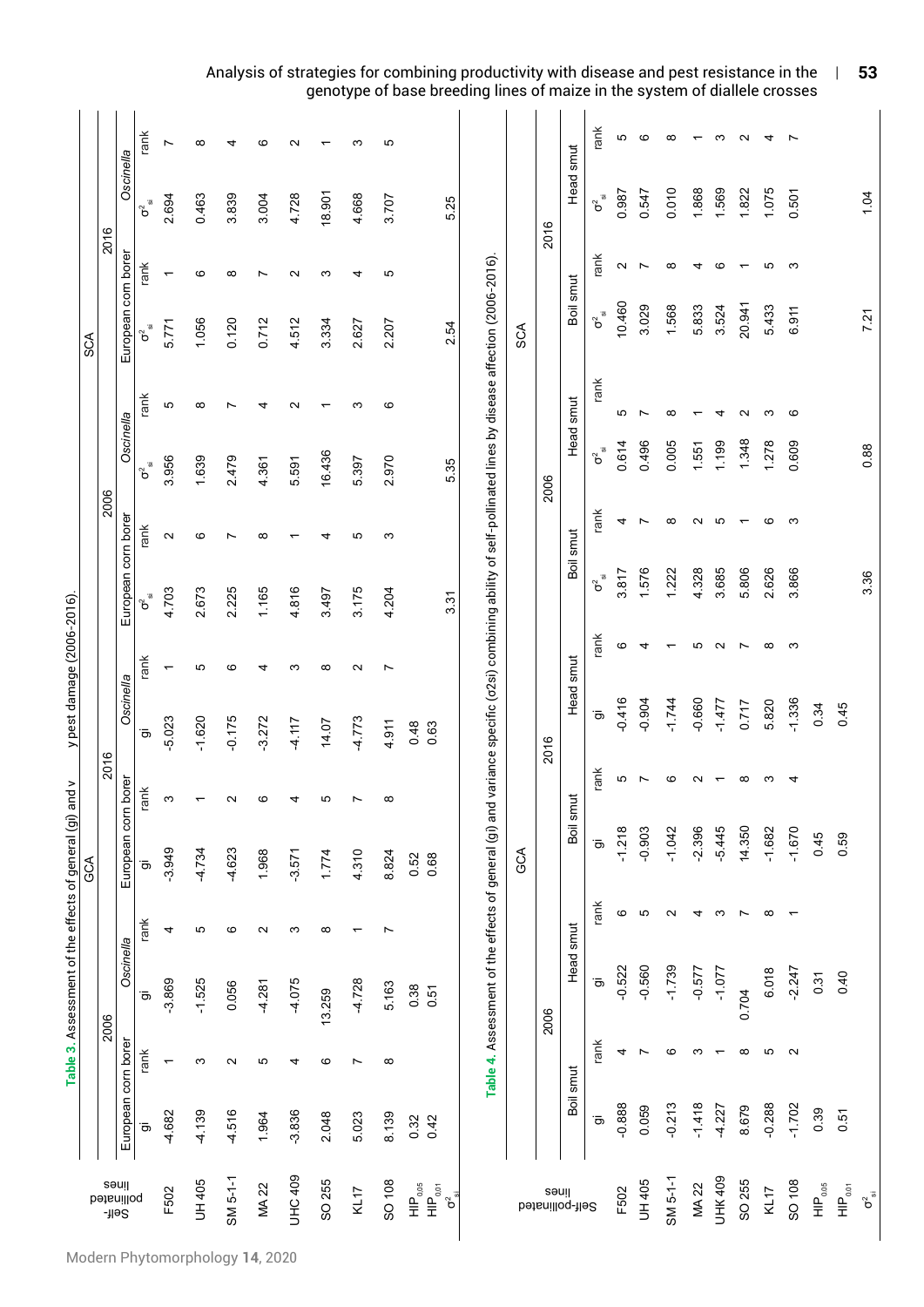SM 5-1-1, SO 108, UHK 409, MA22, F 502 and UH 405 were distinguished by the resistance to damage caused by head smut.

Self-pollinated lines SO 255 and KL 17 were characterized by positive values of GCA effects, therefore, the resistance to damage caused by head smut in hybrids obtained with the participation of these lines was average.

Lines SM 5-1-1, SO 108, F 502 and UH 405 were mentioned by negative values of GCA effects and insignificant SCA variance by the resistance to damage caused by head smut, which ensures their use in creation of hybrids resistant to this disease.

Thus, over the years of research, such self-pollinated lines as UH 405, F 502 and UHK 409 were distinguished by their complex resistance to pest damage and disease affection and were marked by high GCA effects to the pathogens being studied.

By the resistance to the European corn borer and head smut, self-pollinated line SM 5-1-1 is also worth mentioning, but by the resistance to *Oscinella*, boil smut and head smut line 22.

## **Conclusion**

Thus, despite the significant loss of grain yield due to the negative effects caused by pests, the proportion of genotypic conditionality of grain productivity for each particular breeding form did not go beyond the parameters of the range of values of breeding patterns over the years of research.

It is expedient to pay attention once more to the important influence of the specific combining ability on the effects of grain productivity of the breeding material under study since its role in the manifestation of this property is significant and exceeds GCA variance for all patterns.

Thus, the study of the combining ability of the maize baseline resistant to diseases and pests has enabled us to identify the breeding patterns which combine the indicated features required for practical breeding in the best possible way.

## **References**

- **Kolisnyk О.M. 2016.** Resistance of self-pollinated maize lines to *Ustilago zeae* and *Sphacelotheca reiliana*. *Selection & Gen Sci & Ed Mater Int Conf*. **18:** 134-137. http://www.institut-zerna.com/ library/kolisnik\_o\_m.htm
- **Kolisnyk О.M., Vatamaniuk O.V. 2010.** Resistance of self-pollinated maize lines to Ustilago zeae (Beck). *Gr Str and Process Sci and Pract J*. **8:** 28-30. [http://internal.khntusg.com.ua/cgib](http://internal.khntusg.com.ua/cgi)in/ irbis64r\_15/cgiirbis\_64.exe?LNG=&Z21ID=&I21DBN=SKSN&P21D BN=SKSN&S21STN=1&S21REF=5&S21FMT=&C21COM=S&S21C NR=10%20&S21P01=0&S21P02=0&S21P03=U=&S21STR=633%2 E15%3A631%2E527%3A632%2E35
- **Dospekhov B.A. 1985.** Methodology of the field experience (with bases of statistical treatment of results of researches)*. Agropromizdat, Moscow.* 5th edition: 351*.* http://vniioh.ru/dospexov-b-ametodika-polevogo-opyta-5-e-izd
- **Radchenko M.V., Butenko A.O., Glupak Z.I. 2018.** Effect of fertilizer system and efficiency of growth regulator on buckwheat productivity in the conditions of the north-eastern forest-steppe of Ukraine. *Ukrainian J Ecol*. **8:** 89-94. http://dx.doi.org/10.15421/2018\_314
- **Palamarchuk V., Telekalo N. 2018.** The effect of seed size and seeding depth on the components of maize yield structure. *Bulgarian J Agricultural Sci*. **24:** 785-792. https://www.agrojournal.org/24/05- 08.pdf
- **Mazur V.A., Kolisnyk O.M. 2016.** Estimation of self-pollinated lines and hybrids of maize of different vegetation period for resistance to disease and pests damage in the conditions of the right-bank forest-steppe. *Agril and Forestry.* **4:** 133-142. file:///C:/Users/ User/Downloads/agf\_2016\_4\_18.pdf
- **Palamarchuk V.D., Klimchuk О.V., Polishchuk I.S., Kolisnyk О.M., Borivskyi A.F. 2010.** Ecological and biological and technological principles of cultivation of field crops: textbook. Vinnytsia (in Ukrainian). http://irbis-nbuv.gov.ua/cgi bin/irbis\_nbuv/ cgiirbis\_64.exe?Z21ID=&I21DBN=EC&P21DBN=EC&S21STN=1&S2 1REF=10&S21FMT=fullwebr&C21COM=S&S21CNR=20&S21P01=0 &S21P02=0&S21P03=I=&S21COLORTERMS=1&S21STR=%D0%92 %D0%90745963\$
- **Kolisnyk O.M., Butenko A.O., Malynka L.V., Masik I.M., Onychko V.I., Onychko T.O., Kriuchko L.V., Kobzhev O.M. 2019.** Adaptive properties of maize forms for improvement in the ecological status of fields. *Ukrainian J Ecol*. **9:** 33-37. https://www.ujecology.com/ articles/adaptive-properties-of-maize-forms-for-improvementin-the-ecological-status-of-fields.pdf
- **Palamarchuk V.D., Mazur V.A., Zozulia O.L. 2009.** Maize, selection and cultivation of hybrids. *Vinnytsia: Monograph*. http://base.dnsgb. com.ua/cgibin/irbis64r/cgiirbis\_64.exe?LNG=uk&Z21ID=&I21DBN =DNSGB&P21DBN=DNSGB&S21STN=1&S21REF=&S21FMT=fullw ebr&C21COM=S&S21CNR=&S21P01=0&S21P02=0&S21P03=U=& S21STR=633.15:575.222.7
- **Butenko A.O., Sobko M.G., Ilchenko V.O., Radchenko M.V., Hlupak Z.I., Danylchenko L.M., Tykhonova O.M. 2019.** Agrobiological and ecological bases of productivity increase and genetic potential implementation of new buckwheat cultivars in the conditions of the Northeastern Forest-Steppe of Ukraine. *Ukrainian J Ecol*. **9:** 162-168. https://www.ujecology.com/articles/agrobiologicaland-ecological-bases-of-productivity-increase-and-geneticpotential-implementation-of-new-buckwheat-culti.pdf
- **Turbin N.V., Khotylova L.V., Tarutina L.A. 1974.** Diallel analysis in crop selection. *Minsk: Sci and Technol.* http://base.dnsgb.com.ua/ cgibin/irbis64r/cgiirbis\_64.exe?LNG=uk&Z21ID=&I21DBN=DNS GB&P21DBN=DNSGB&S21STN=1&S21REF=1&S21FMT=fullwebr &C21COM=S&S21CNR=&S21P01=0&S21P02=1&S21P03=A=&S2 1STR=%D0%A2%D1%83%D1%80%D0%B1%D0%B8%D0%BD,%20 %D0%9D.%20%D0%92.
- **Tsyhanskyi V.I., Didur I.M., Tsyhanska O.I., Malynka L.V., Butenko A.O., Masik I.M., Klochkova T.I. 2019.** Effect of the cultivation technology elements on the activation of plant microbe symbiosis and the nitrogen transformation processes in alfalfa agrocoenoses. Modern Phytomorphology **13:** 30-34. https://doi.org/10.5281/ zenodo.20190107
- **Chuchmii I.P., Podolian V.G. 1997.** Assessment of the parameters of environmental plasticity and stability of maize hybrids in the conditions of Forest-Steppe of Ukraine. *Scient Works Uman Agrarian Acad.* 33-36. http://base.dnsgb.com.ua/cgibin/irbis64r/ cgiirbis\_64.exe
- **Tanchik S.P. 2009.** Efficiency of farming systems in Ukraine. *Bulletin of Agrarian Sci*. **12:** 5-11. https://scholar.google. com.ua/citations?user=1vj\_Y8MAAAAJ&hl=ru#d=gs\_ md\_citad&u=%2Fcitations%3Fview\_op%3Dview\_ citation%26hl%3Dru%26user%3D1vj\_Y8MAAAAJ%26citation\_for\_ view%3D1vj\_Y8MAAAAJ%3AIjCSPb-OGe4C%26tzom%3D-180